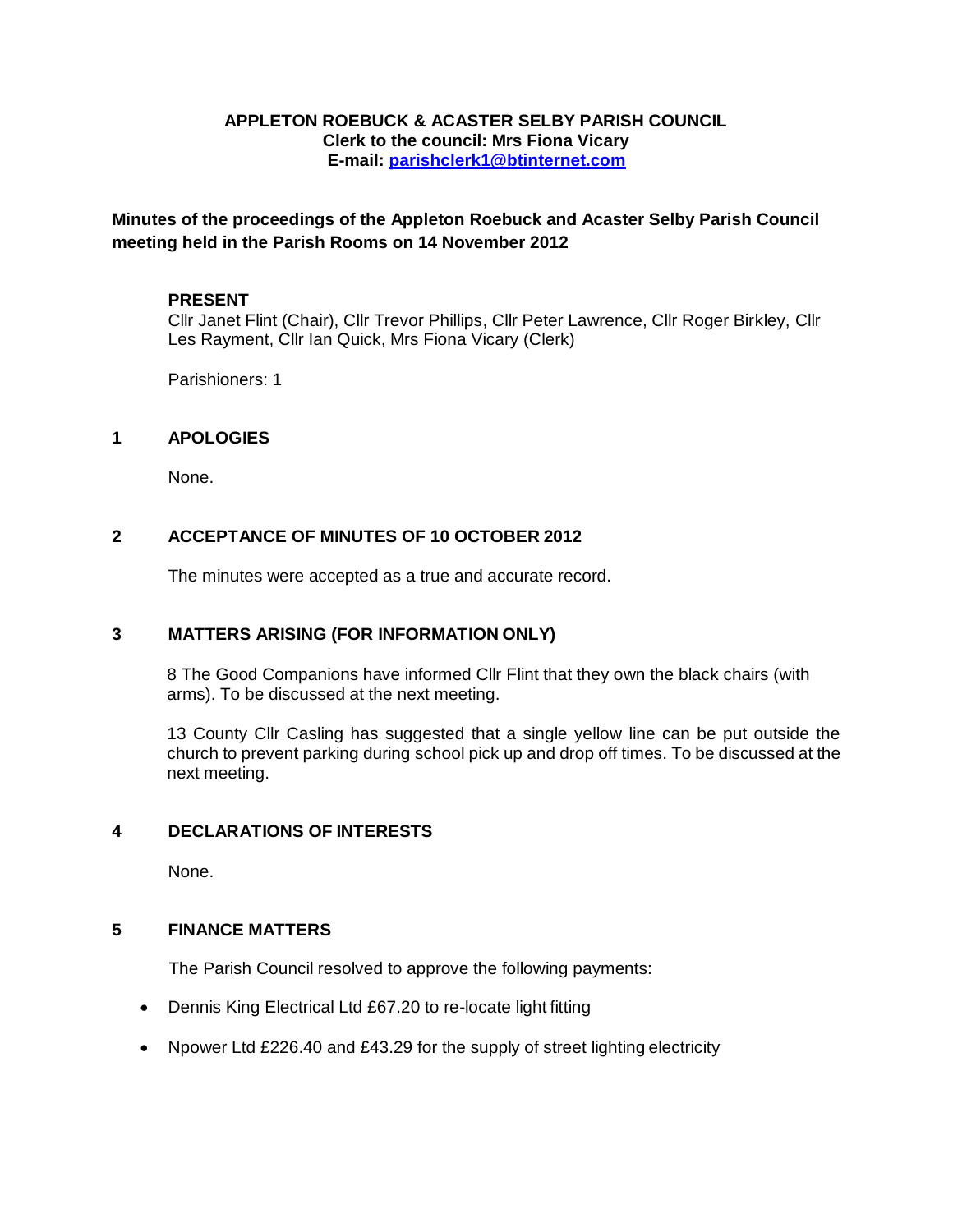- Amey LG Limited £46.93 for supply and install column complete with lantern and components at Bond Lane, Appleton Roebuck
- Yorkshire Water £43.55
- Cleaner's October invoice £56.00
- Parish Clerk's October salary £238.56
- Parish Clerk's October expenses £53.90.
- Subscription to Rural Action Yorkshire £35.00
- Smith of Derby Ltd £206.40 for annual service of All Saints Church clock
- Purchase of three bags of white crushed stone for the war memorial £18.00

The following income has been received:

- £2000.00 received from Eon
- £520.00 received from Appleton Roebuck Pre-school
- £112.00 received from Good Companions
- **E100.00 received from the Clerks' Training Bursary Scheme**
- £718.90 grass cutting payment received from NYCC for Appleton Roebuck
- £1368.74 grass cutting payment received from NYCC for Acaster Selby

# **6 TO DISCUSS THE ADDITION OF ANOTHER PARISH COUNCILLOR AS A BANK SIGNATORY**

It was resolved that Cllr Rayment will be added as a signatory on the Parish Council's current and deposit bank accounts, held with Santander.

# **7 TO DISCUSS THE PREPARATION OF THE 2013/2014 FINANCIAL BUDGET AND TO RESOLVE TO APPROVE THE BUDGET AND SET THE PRECEPT**

The Responsible Financial Officer and Cllr Phillips presented the 2013/2014 budget. It was resolved that the main areas of additional expenditure for next year would concentrate on the Old School House, the Street Lighting Replacement Programme and the Parish Rooms.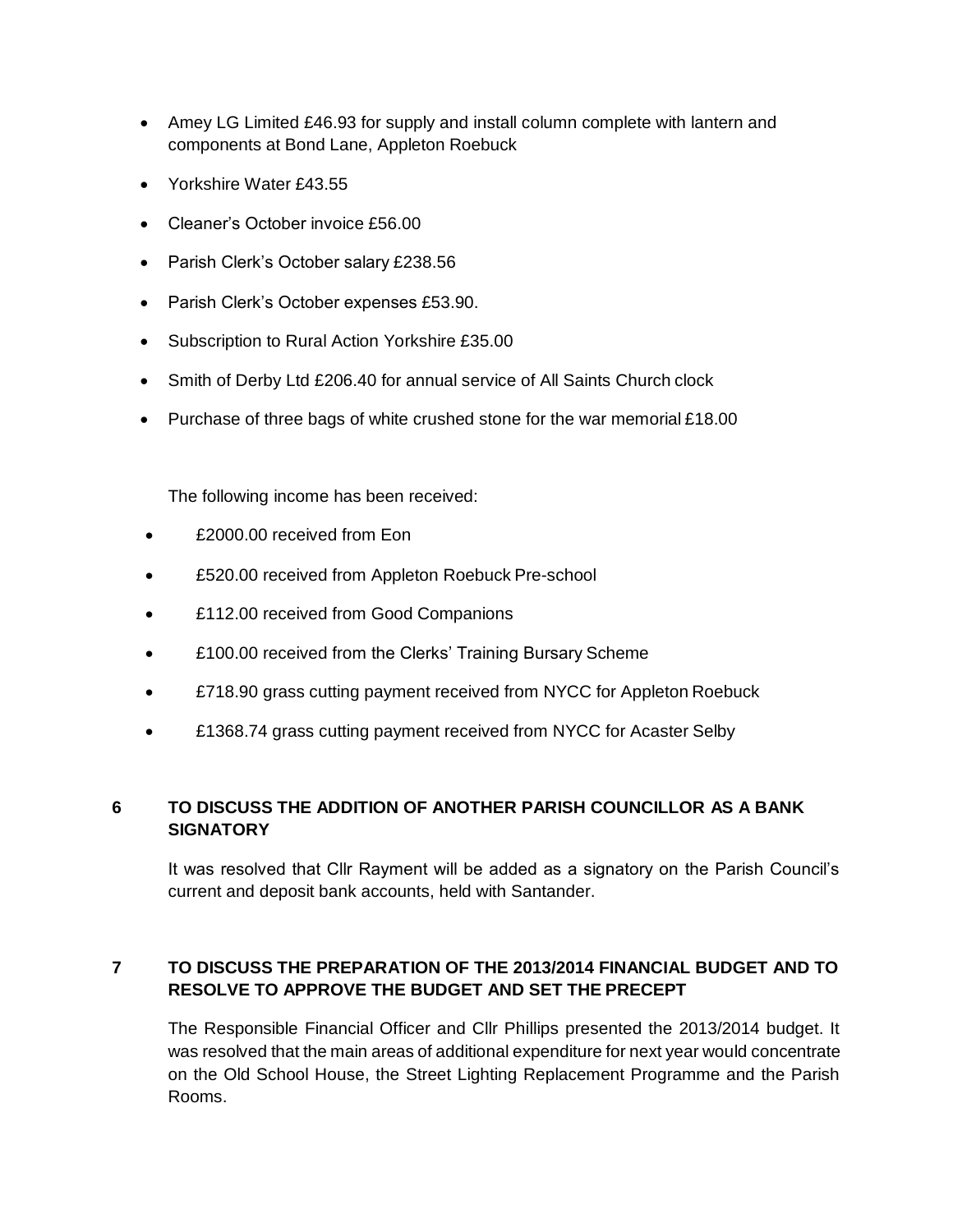It was resolved that the £2000 that has been credited back from Eon will go towards refurbishing the Old School House during this financial year (2012/2013) to enable the Parish Council re-let the property as soon as possible and provide an income.

It was resolved to arrange a meeting with Amey to discuss the nine street lights that still require work and prioritize those that need to be fixed or replaced within twelve months and those with a lower priority. **Action:** Clerk. The high priority street lights will be fixed, if possible with the budgeted funds, within the next financial year. If any further work is deemed critical during this period, then it was resolved to pay for this using the Parish Council reserves. If the street lighting costs are higher than expected and are taken from reserves, then this will be discussed and taken into account when setting the precept next year.

Cllr Phillips proposed to approve the budget including a reduction in the street lighting budget to £1000 and to maintain the precept at £8500 for 2013-2014. Cllr Flint seconded. Cllr Rayment amended the proposal to increase the precept to £9500, to reflect the increase in the number of new houses in the village. Cllr Quick seconded. Cllrs Rayment, Quick and Birkley for, Cllrs Flint, Phillips and Lawrence against. Cllr Flint had the casting vote. On a re-vote on the original proposal, it was resolved to approve the budget including a reduction in the street lighting budget to £1000 and to maintain the precept at £8500 for 2013-2014. Cllrs Flint, Phillips and Lawrence for, Cllrs Rayment and Quick against. Cllr Birkley abstained.

# **8 TO PROVIDE AN UPDATE ON NEIGHBOURHOOD PLANS**

It was resolved to develop a neighbourhood plan. It is likely that a committee will be set up to progress the plan. **Action:** Clerk. Cllr Rayment will be the Parish Council's key representative on the committee.

# **9 TO REPORT THE FINDINGS FROM THE MEETING HELD BETWEEN THE PARISH COUNCIL AND YORKSHIRE WATER**

A meeting has not yet been held.

# **10 TO PROVIDE AN UPDATE ON THE VACANCY IN OFFICE OF COUNCILLOR IN THE PARISH OF APPLETON ROEBUCK**

There are still two Appleton Roebuck Parish Councillor vacancies. If anyone is interested, please contact the Parish Clerk. A mail drop to advertise the position will take place in Appleton Roebuck.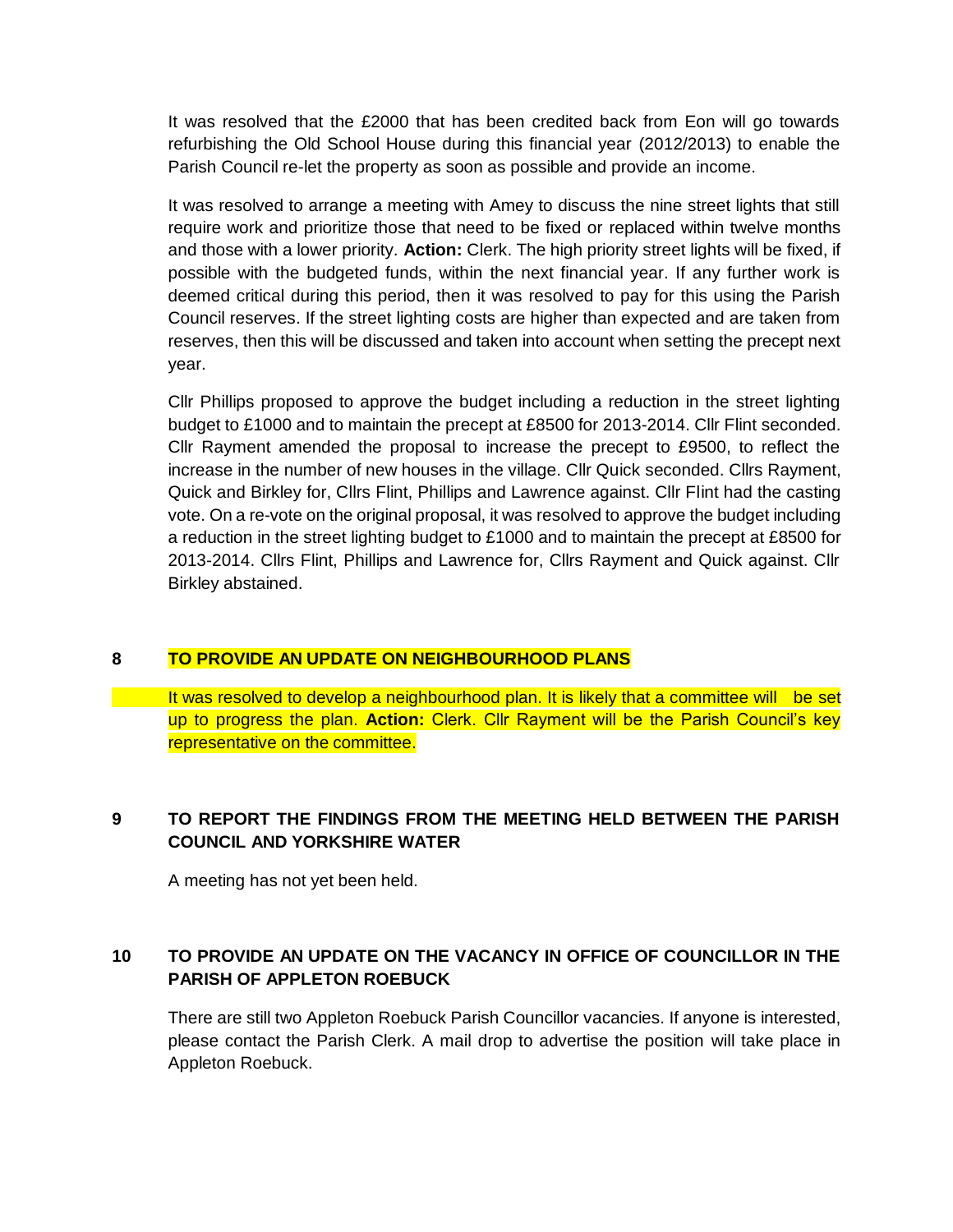# **11 TO PROVIDE AN UPDATE ON THE RECENT TRAINING RECEIVED ON THE NEW CODE OF CONDUCT RULES**

An update was provided.

### **12 TO DISCUSS THE PARISH COTTAGE**

Selby District Council will be contacted to remove some items from the shed. The floor needs repairing, there is a damp issue and the guttering needs to be replaced. The bath is damaged and the windows need repairing or replacing. The soil in the garden is above the damp proof course and needs digging out. The cottage needs to be redecorated. Contractors will be contacted as appropriate. **Action**: Clerk and Cllr Flint.

The tenancy of the cottage will be discussed at the next meeting.

### **13 PLANNING**

a) Demolition of existing timber framed bungalow and erection of a new 3 bed bungalow, brick and blockwork construction with a tiled roof at Lynwade, Church Lane, Appleton Roebuck. The Parish Council resolved to return no comments.

b) Proposed ground floor rear extension and ground floor lobby to front with bathroom over at first floor and dormer extended over bathroom store/cupboard at Cherry Trees, Main Street, Appleton Roebuck. PERMISSION GRANTED.

c) Planning application from December 2009 for proposed change of use of part of field for the relocation of existing touring caravan site and upgrading of tracks at Hales Hill Caravan Site, Back Lane, Acaster Selby. This application has been 'finally disposed of'.

### **14 CORRESPONDENCE**

- Correspondence requiring decisions
	- Letter from Marie Curie asking for a donation to the North Yorkshire Marie Curie Nursing Service. The Parish Council resolved to not make a donation at this time.
	- Selby District Council will charge Parish Councils for the attendance of planning officers and other professionals at Parish Council meetings. Free support that will be given will include an annual training session to cover planning policy, upgraded website access, attendance by a Planning Officer on significant developments proposed within the parish. A response is required to take up this offer. **Action** Clerk.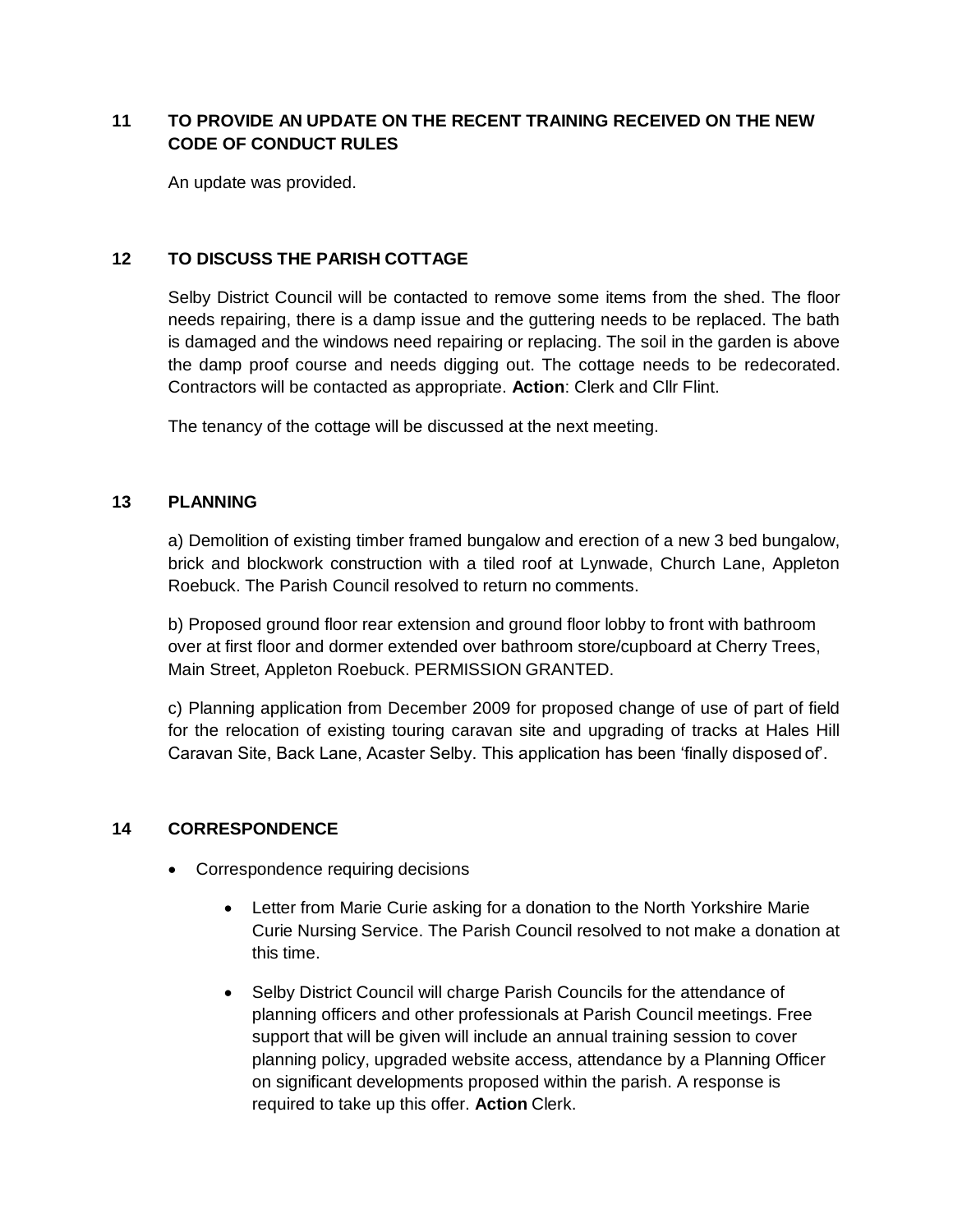- Email received complaining that the disabled toilet access is inadequate for wheelchairs and lighting should be improved by the main gate. Advice is required. **Action** Clerk.
- Comments received regarding lack of supplies in the Parish Rooms, the ivy on the outside walls, cleaning the floor and the flush system in the gents toilet. It has been previously resolved by the Parish Council that some of these items will be rectified, e.g. ivy and gents toilet. There are no plans to deep clean the floor of the Parish Rooms at this time.
- Correspondence for information
	- HMRC are changing the way PAYE is reported. From April 2013 it will now have to be sent in real time, every time a payment is made.
	- The Local Government Boundary Commission for England has started the electoral review of Selby District Council. Initial representations should be made to the Commission in writing by 3 December 2012.
	- Selby District Council's timetable for the Examination in Public of the Core Strategy.
	- Selby YLCA branch meeting will be held on Wednesday 21<sup>st</sup> November 2012 at 7:00pm in the Selby Community Centre, Scott Road, Selby.
	- Details of the YLCA November training programme.
	- Selby District AVS November newsletter. For an electronic copy, please contact the Clerk.
	- White Rose Update. For an electronic copy, please contact the Clerk.
- Late correspondence (for information only)
	- Selby District Council is publishing and inviting comments on a  $7<sup>th</sup>$  set of proposed changes to the Submission Draft Core Strategy. Copies are available at [www.selby.gov.uk/CoreStrategyEIP.](http://www.selby.gov.uk/CoreStrategyEIP) Comments must be made in writing before 5pm on 28<sup>th</sup> December 2012.
	- Selby Day Rural Housing week information received. For more information, please contact the Clerk.

### **15 PARISHIONERS COMMENTS**

None.